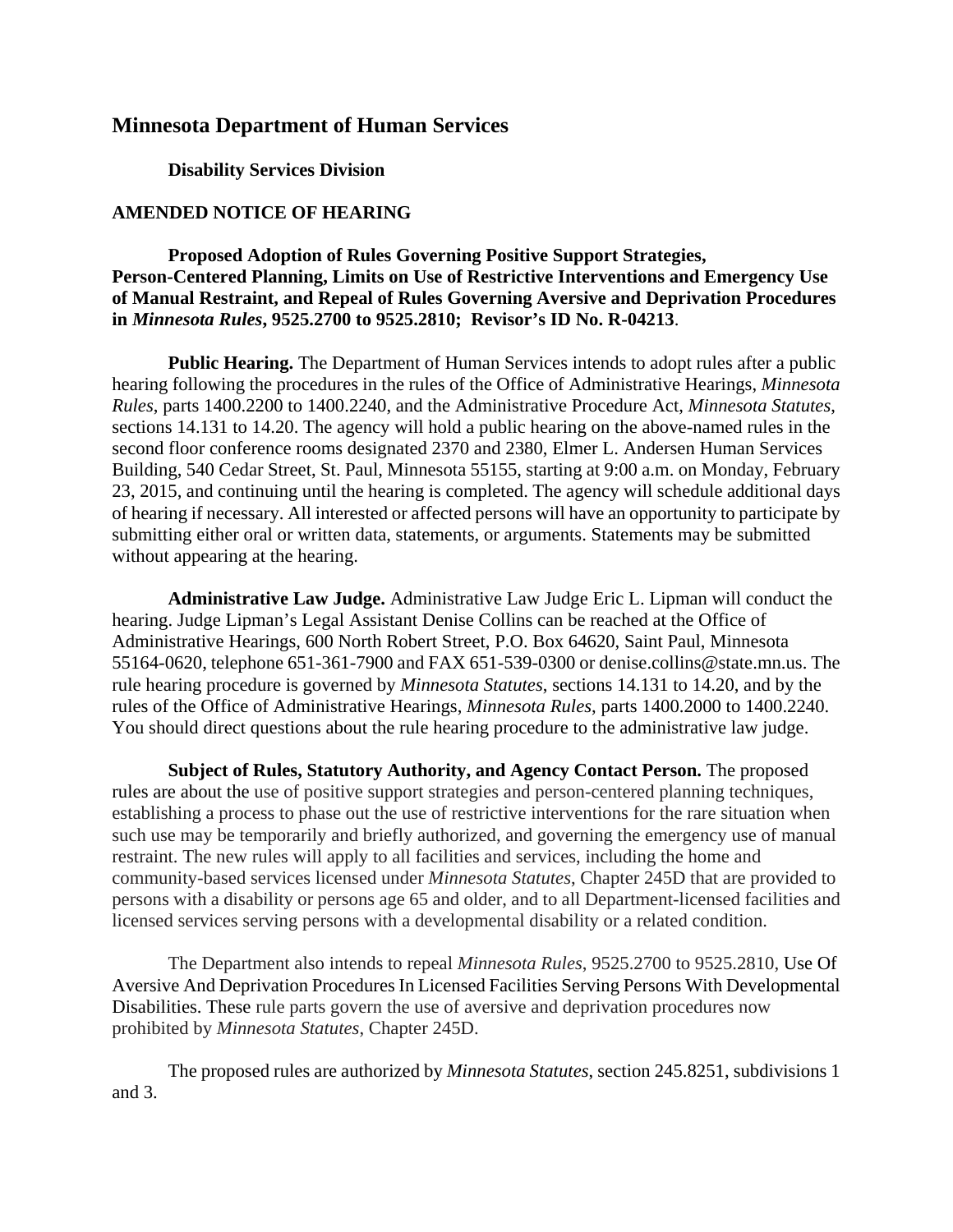A copy of the proposed rules will be published in the *State Register* on Monday, January 12, 2015, and is available online at http://www.dhs.state.mn.us/dhs16\_189734.pdf . A free copy of the rules is available upon request from the agency contact person.

The agency contact person is: Karen E. Sullivan Hook at Minnesota Department of Human Services, Management and Policy Division, P.O. Box 64238, St. Paul, MN 55155-0238, phone: (651) 431-5771, fax: (651) 431-7488, e-mail: *dhsrulecomments@state.mn.us*. TTY users may call MN Relay at 711 or 1-800-627-3529

**Amendment of Notice of Hearing.** A Notice of Hearing was published in the *State Register* on December 29, 2014, and it indicated that a copy of the proposed rule would be published in the *State Register* on that same date. The proposed rule did not appear in the *State Register* on that date, but was available on the Department website and the web address and link were provided in the Notice of Hearing. The Notice of Hearing is now amended to indicate that the proposed rule will be published in the *State Register* on Monday, January 12, 2015.

**Statement of Need and Reasonableness.** The statement of need and reasonableness contains a summary of the justification for the proposed rules, including a description of who will be affected by the proposed rules and an estimate of the probable cost of the proposed rules. It is now available online at

http://www.dhs.state.mn.us/main/groups/agencywide/documents/pub/dhs16\_191552.pdf or from the agency contact person. You may review or obtain copies for the cost of reproduction by contacting the agency contact person.

**Public Comment.** You and all interested or affected persons, including representatives of associations and other interested groups, will have an opportunity to participate. *The administrative law judge will accept your views* either orally at the hearing or in writing at any time before the close of the hearing record. Submit written comments *to the administrative law judge at the address above or to rulecomments.oah@state.mn.us. All evidence that you present* should relate to the proposed rules. You may also submit written material *to the administrative law judge* to be recorded in the hearing record for five working days after the public hearing ends. At the hearing the administrative law judge may order this five-day comment period extended for a longer period but for no more than 20 calendar days. Following the comment period, there is a five-working-day rebuttal period during which the agency and any interested person may respond in writing to any new information submitted. No one may submit additional evidence during the five-day rebuttal period. The Office of Administrative Hearings must receive all comments and responses submitted to the administrative law judge no later than 4:30 p.m. on the due date. All comments or responses received are public and will be available for review at the Office of Administrative Hearings.

The agency requests that any person submitting written views or data to the administrative law judge before the hearing or during the comment or rebuttal period also submit a copy of the written views or data to the agency contact person at the address stated above.

**Alternative Format/Accommodation.** Upon request, this information can be made available in an alternative format, such as large print, braille, or audio. To make such a request or if you need an accommodation to make this hearing accessible, please contact the agency contact person at the address or telephone number listed above.